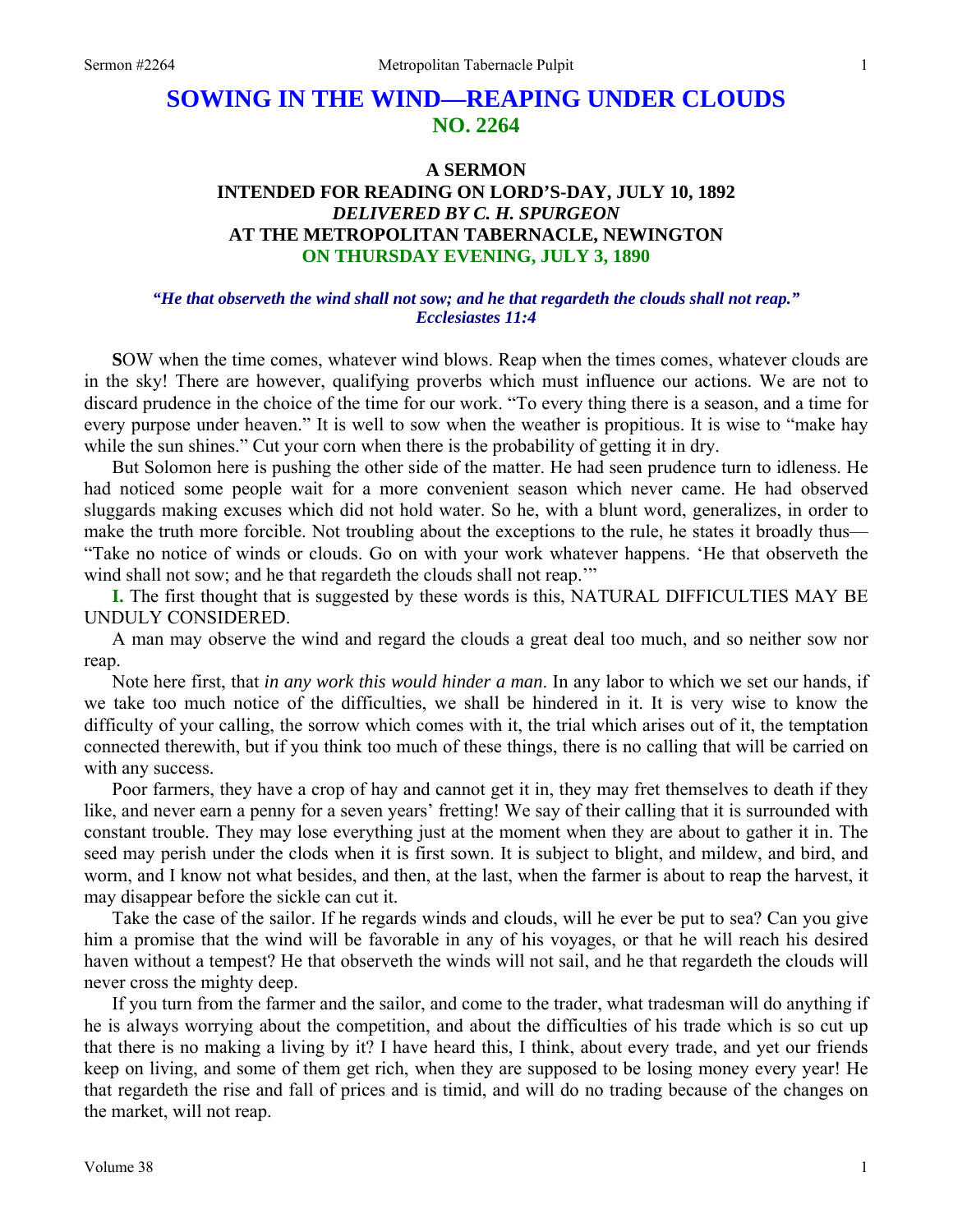If you come to the working man, it is the same as with those I have mentioned, for there is no calling or occupation that is not surrounded with difficulties. In fact, I have formed this judgment from what friends have told me, that every trade is the worst trade out, for I have found somebody in that particular line who has proved this to a demonstration.

I cannot say that I am an implicit believer in all I hear about this matter. Still, if I were, this would be the conclusion that I should come to, that he that observed the circumstances of any trade or calling, would never engage in it at all, he would never sow, and he would never reap. I suppose he would go to bed and sleep all the four-and-twenty hours of the day, and after a while, I am afraid he would find it become impossible even to do that, and he would learn that to turn, with the sluggard, like a door on its hinges, is not unalloyed pleasure after all.

Well now, dear friends, if there be these difficulties in connection with earthly callings and trades, do you expect there will be nothing of the kind with regard to heavenly things? Do you imagine that, in sowing the good seed of the kingdom, and gathering the sheaves into the garner, you will have no difficulties and disappointments?

Do you dream that when you are bound for heaven, you are to have smooth sailing and propitious winds all the voyage? Do you think that in your heavenly trading, you will have less trials than the merchant who has only to do with earthly business? If you do, you make a great mistake. You will not be likely to enter upon the heavenly calling, if you do nothing else but unduly consider the difficulties surrounding it.

But next, *in the work of liberality this would stop us*. This is Solomon's theme here. "Cast thy bread upon the waters." "Give a portion to seven, and also to eight," and so on. He means, by my text, that if anybody occupies his mind unduly with the difficulties connected with liberality, he will do nothing in that line. "He that observeth the wind shall not sow; and he that regardeth the clouds shall not reap." "How am I to know," says one, "that the person to whom I give my money is really deserving? How do I know what he will do with it? How do I know but what I may be encouraging idleness or begging? By giving to the man, I may be doing him real injury."

Perhaps you are not asked to give to an individual, but to some great work. Then, if you regard the clouds, you will begin to say, "How do I know that this work will be successful, this sending of missionaries to the Khoikhoi? Will any good come of it? Or this sending of missionaries to a cultivated people like the Hindus? Is it likely that they will be converted?" You will not sow, and you will not reap, if you talk like that, yet there are many who do speak in that fashion.

There was never an enterprise started yet but somebody objected to it, and I do not believe that the best work that Christ Himself ever did was beyond criticism, there were some people who were sure to find some fault with it. "But," says another, "I have heard that the management at headquarters is not all it ought to be, I think that there is too much money spent on the secretary, and that there is a great deal lost in this direction and in that."

Well, dear friend, it goes without saying that if *you* managed things, they would be managed perfectly, but you see, you cannot do everything, and therefore you must trust somebody. I can only say, with regard to societies, agencies, works, and missions of all kinds, "He that observeth the wind shall not sow; and he that regardeth the clouds shall not reap." If that is what you are doing, finding out imperfections and difficulties, it will end in this, you will do nothing at all.

Going a little further, as this is true of common occupations and of liberality, so it is especially true *in the work of serving God*. Now, if I were to consider in my mind nothing but the natural depravity of man, I would never preach again. To preach the Gospel to sinners is as foolish a thing as to bid dead men rise out of their graves. For that very reason I do it, because it has pleased God, "by the foolishness of preaching, to save them that believe." When I look upon the alienation from God, the hardness of the human heart, I see that old Adam is too strong for me, and if I regarded that one cloud of the fall, and original sin, and the natural depravity of man, I, for one, would neither sow nor reap.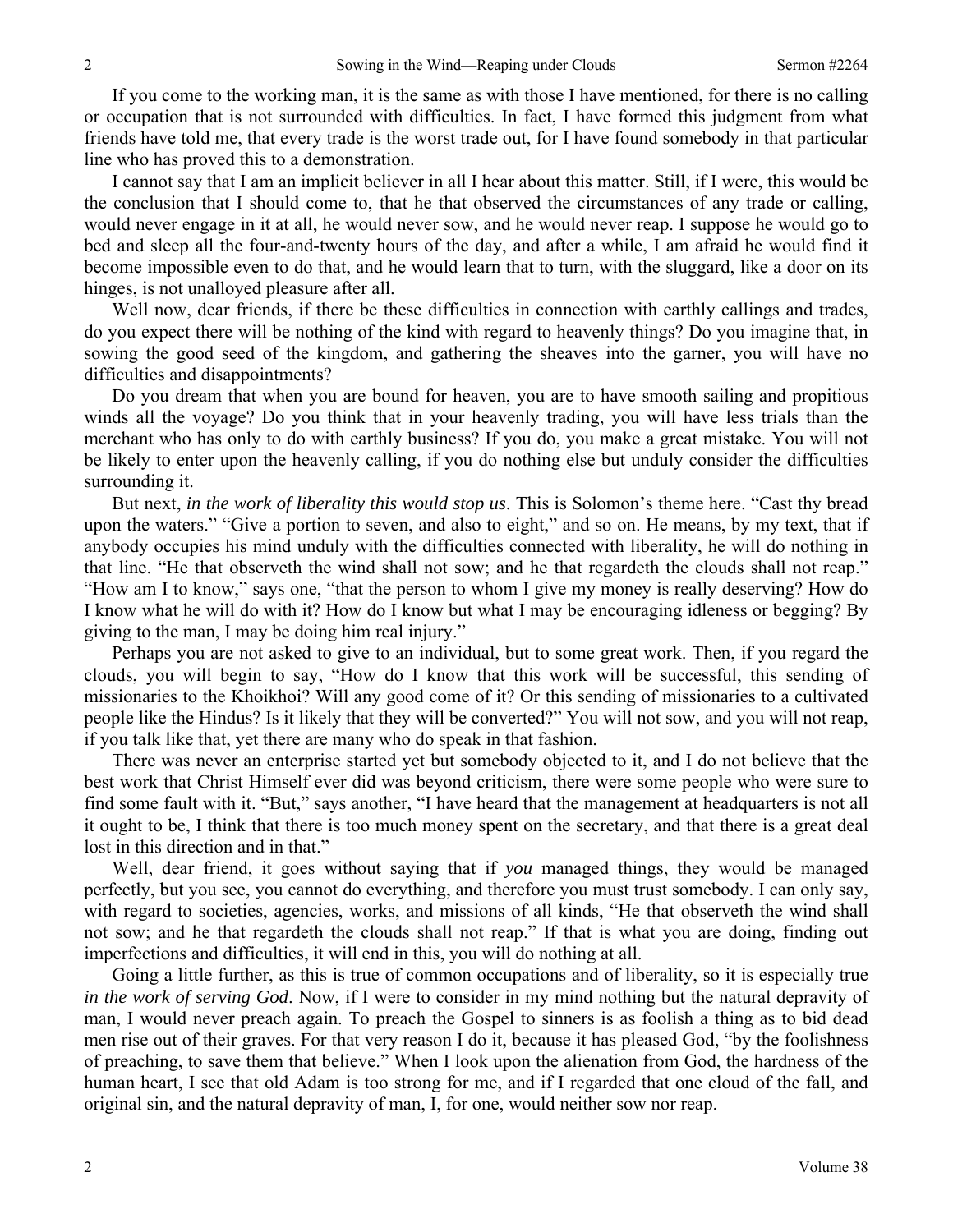I am afraid that there has been a good deal of this however. Many preachers have contemplated the ruin of man, and they have had so clear a view of it that they dare not say, "Thus saith the LORD, Ye dry bones, live." They are unable to cry, "Dear Master, speak through us and say, 'Lazarus, come forth!"" Some seem to say, "Go and see if Lazarus has any kind of feeling of his condition in the grave. If so, I will call him out, because I believe he can come," thus putting all the burden on Lazarus, and depending upon Lazarus for it.

But we say, "Though he has been dead four days, and is already becoming corrupt, that has nothing to do with us. If our Master bids us call him out from his grave, we can call him out and he will come, not because he can come by his own power, but because God can make him come, for the day now is when they that are in their graves shall hear the voice of God, and they that shall hear and shall live.

But dear friends, there are persons to whom we should never go to seek their salvation if we regarded the winds and the clouds, for they are peculiarly bad people. You know from observation, that there are some persons who are much worse than others, some who are not amenable to kindness, or any other human treatment. They do not seem to be terrified by law, or affected by love.

We know people who go into a horrible temper every now and then, and all the hope we had of them is blown away like sere leaves in the autumn wind. You know such, and you "fight shy" with them. There are such boys and there are such girls, full of mischief and levity, or full of malice and bitterness, and you say to yourself, "I cannot do anything with them. It is of no use." You are observing the winds, and regarding the clouds. You will not be one of those to whom Isaiah says, "Blessed are ye that sow beside all waters."

Someone may say, "I would not mind the moral condition of the people, but it is their surroundings that are the trouble. What is the use of trying to save a man while he lives as he does, in such a horrible street, in one room? What is the use of seeking to raise such and such a woman while she is surrounded as she is, with such examples? The very atmosphere seems tainted." Just so, dear friend, while you observe the winds, and regard the clouds, you will not sow and you will not reap. You will not attempt the work, and of course you will not complete what you do not commence.

So, you know, you can go on making all kinds of excuses for doing nothing with certain people because you feel or think that they are not those whom God is likely to bless. I know this to be a common case, even with very serious and earnest workers for Christ. Let it not be so with you, dear friends, but be you one of those who obey the poet's words—

> *"Beside all waters sow; The highway furrows stock; Drop it where thorns and thistles grow; Scatter it on the rock."*

Let me carry this principle, however, a little further. You may unduly consider circumstances in reference to *the business of your own eternal life*. You may in that matter observe the winds, and never sow, you may regard the clouds and never reap. "I feel," says one, "as if I never can be saved. There never was such a sinner as I am. My sins are so peculiarly black." Yes, and if you keep on regarding them, and do not remember the Savior, and His infinite power to save, you will not sow in prayer and faith.

"Ah, sir, but you do not know the horrible thoughts I have, the dark forebodings that cross my mind!" You are correct, dear friend, I do not know them. I know what I feel myself, and I expect that your feelings are very like my own, but be they what they may, if instead of looking to Christ, you are always studying your own condition, your own withered hopes, your own broken resolutions, then you will still stay where you are, and you will neither sow nor reap.

Beloved Christians, you who have been believers for years, if you begin to live by your frames and feelings, you will get into the same condition. "I do not feel like praying," says one. Then is the time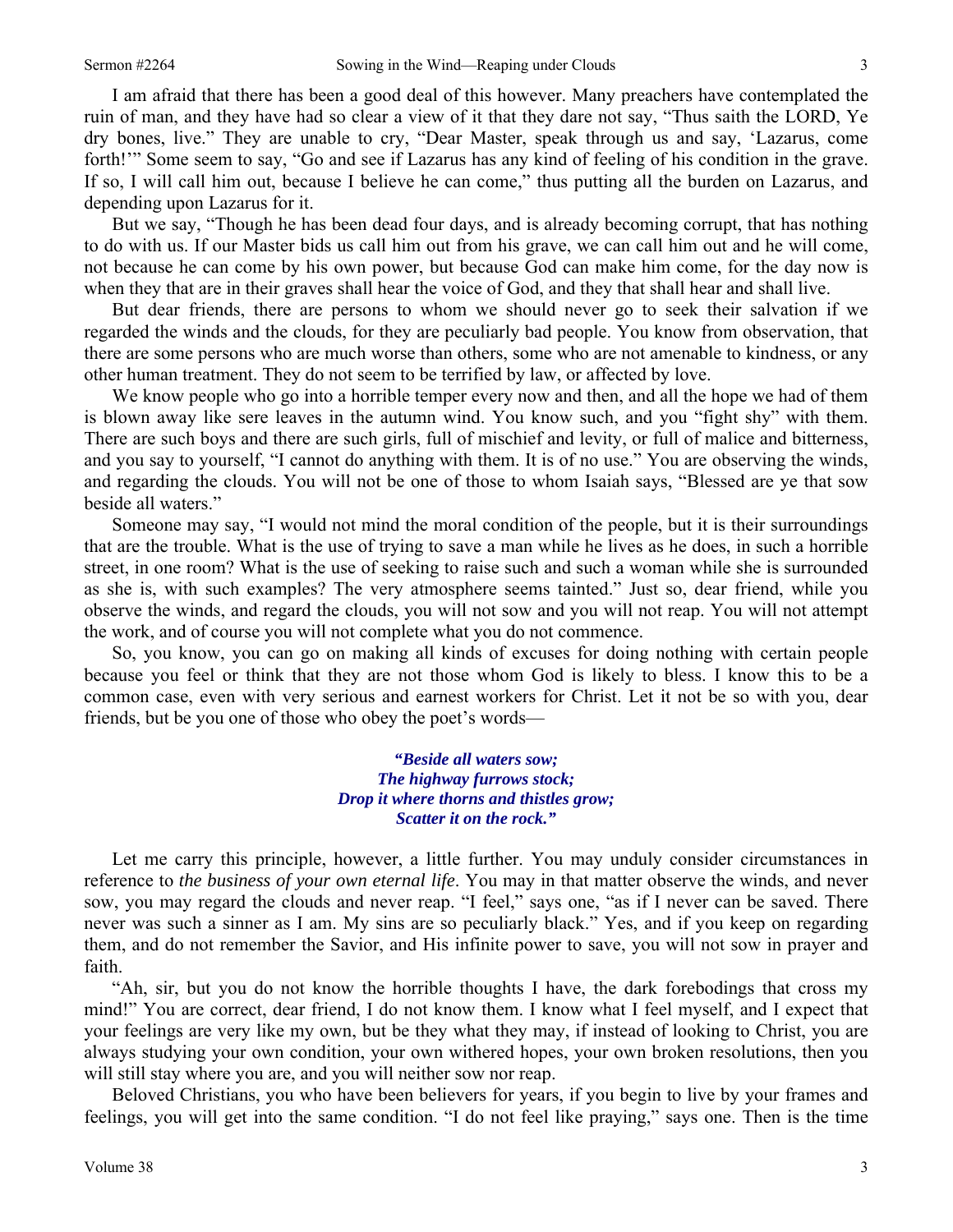when you ought to pray most, for you are evidently most in need, but if you keep observing whether or not you are in the proper frame of mind for prayer, you will not pray.

"I cannot grasp the promises," says another, "I should like to joy in God and firmly believe in His Word, but I do not see anything in myself that can minister to my comfort." Suppose you do not. Are you, after all, going to build upon yourself? Are you trying to find your ground of consolation in your own heart? If so, you are on the wrong tack. Our hope is not in self, but in Christ, let us go and sow it. Our hope is in the finished work of Christ, let us go and reap it, for if we keep on regarding the winds and the clouds, we shall neither sow nor reap.

I think it is a great lesson to learn in spiritual things, to believe in Christ and His finished salvation, quite as much as when you are down as when you are up, for Christ is no more Christ on the top of the mountain than He is in the bottom of the valley, and He is no less Christ in the storm at midnight than He is in the sunshine of the day.

Do not begin to measure your safety by your comfort, but measure it by the eternal Word of God which you have believed, and which you know to be true, and on which you rest, for still here, within the little world of our own bosom, "he that observeth the wind shall not sow; and he that regardeth the clouds shall not reap." We want to get out of that idea altogether.

I have said enough to prove the truth of my first observation, namely, that natural difficulties may be unduly considered.

**II.** My second observation is this, SUCH CONSIDERATION INVOLVES US IN SEVERAL SINS.

If we keep on observing circumstances instead of trusting God, we shall be guilty of *disobedience*. God bids me sow, I do not sow because the wind would blow some of my seed away. God bids me reap, I do not reap because there is a black cloud there, and before I can house the harvest, some of it may be spoiled. I may say what I like, but I am guilty of disobedience. I have not done what I was bidden to do. I have made an excuse out of the weather, but I have been disobedient.

Dear friends, it is yours to do what God bids you do, whether the heavens fall down or not, and if you knew they would fall, and you could prop them up by disobedience, you have no right to do it. What may happen from our doing right, we have nothing to do with, we are to do right, and take the consequences cheerfully.

Do you want obedience to be always rewarded by a spoonful of sugar? Are you such a baby that you will do nothing unless there shall be some little toy for you directly after? A man in Christ Jesus will do right, though it shall involve him in losses and crosses, slanders and rebukes, yea, even martyrdom itself. May God help you so to do! He that observeth the wind, and does not sow when he is bidden to cast his seed upon the waters, is guilty of disobedience.

Next, we are guilty also of *unbelief* if we cannot sow because of the wind. Who manages the wind? You distrust Him who is Lord of the north, and south, and east, and west. If you cannot reap because of a cloud, you doubt Him who makes the clouds, to whom the clouds are the dust of His feet. Where is your faith? Where is your faith?

"Ah!" says one, "I can serve God when I am helped, when I am moved, when I can see hope of success." That is poor service, service devoid of faith. May I not say of it, "Without faith it is impossible to please God"? Just in proportion to the quantity of faith that there is in what we do, in that proportion will it be acceptable with God. Observing of winds and clouds is unbelief. We may call it prudence, but unbelief is its true name.

The next sin is *rebellion*. So you will not sow unless God chooses to make the wind blow your way, and you will not reap unless God pleases to drive the clouds away? I call that revolt, rebellion. An honest subject loves his king in all weathers. The true servant serves his master, let his master do what he wills. Oh, dear friends, we are too often aiming at God's throne! We want to get up there, and manage things—

> *"Snatch from His hand the balance and the rod, Rejudge His judgments, be the god of God."*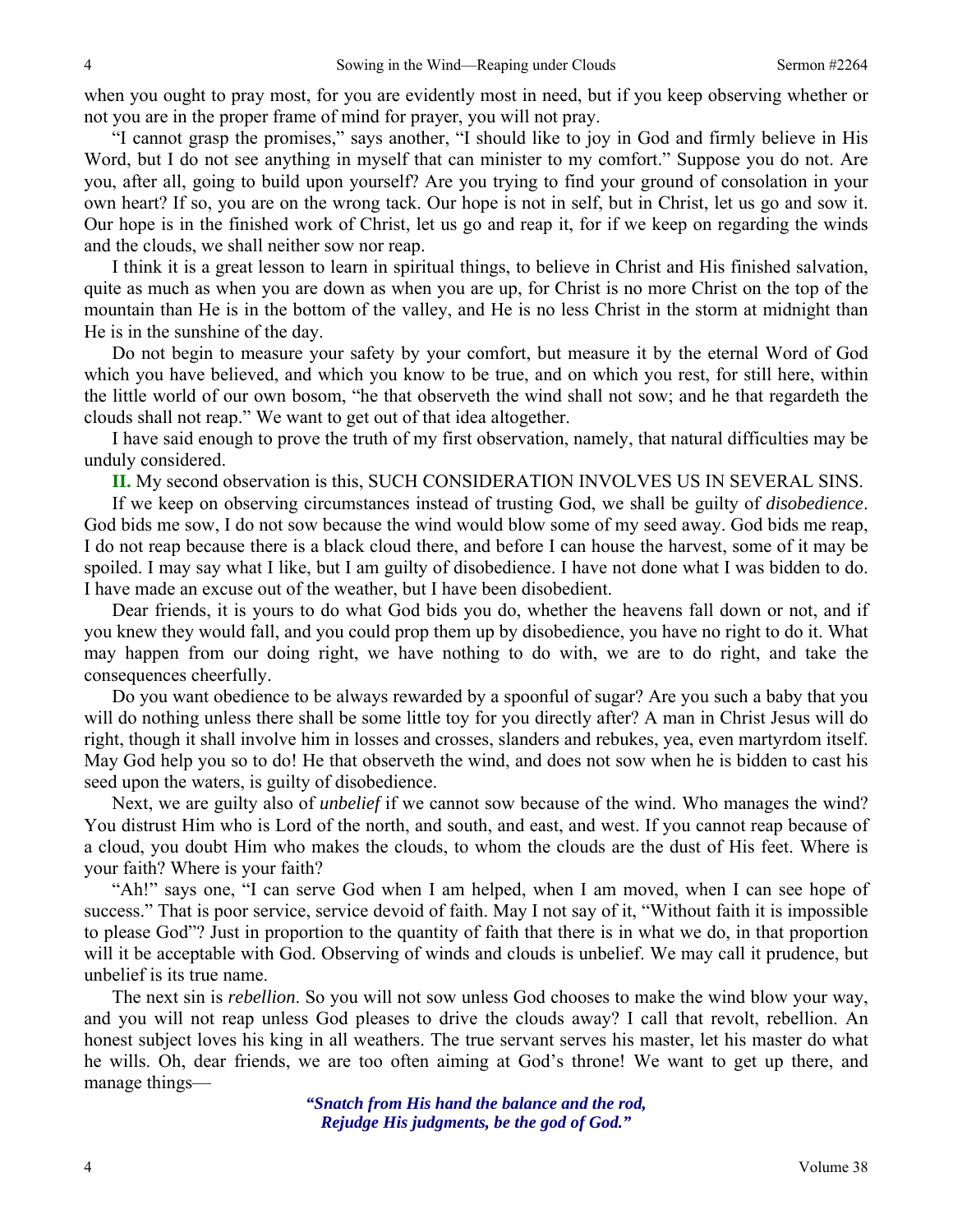"Oh, if He would but alter my circumstances!" What is this but tempting God, as they did in the wilderness, wishing Him to do other than He does? It is wishing Him to do wrong, for what He does is always right, but we must not so rebel, and vex his Holy Spirit by complaining of what He does. Do you not see that this is trying to throw the blame of our shortcomings upon the Lord?

"If we did not sow, do not blame us, God did not send the right wind. If we did not reap, pray not to censure us, how could we be expected to reap while there were clouds in the skies?" What is this but a wicked endeavor to blame God for our own neglect and wrongdoing, and to make divine providence the packhorse upon which we pile our sins? God save us from such rebellion as that!

Another sin of which we are guilty when we are always looking at our circumstances, is *foolish fear*. Though we may think that there is no sin in it, there is great sin in foolish fear. God has commanded His people not to fear, then we should obey Him. There is a cloud, why do you fear it? It will be gone directly, not a drop of rain may fall out of it. You are afraid of the wind, why fear it? It may never come. Even if it were some deadly wind that was approaching, it might shift about and not come near you.

We are often fearing what never happens. We feel a thousand deaths in fearing one. Many a person has been afraid of what never would occur. It is a great pity to whip yourselves with imaginary rods. Wait till the trouble comes, else I shall have to tell you the story I have often repeated of the mother whose child would cry. She told it not to cry, but it would cry. "Well," she said, "if you will cry, I will give you something to cry for." If you get fearing about nothing, the probability is that you will get something really to fear, for God does not love His people to be fools.

There are some who fall into the sin of *penuriousness*. Observe that Solomon was here speaking of liberality. He that observes the clouds and the winds thinks "That is not a good object to help," and that he will do harm if he gives *here,* or if he gives *there*. It amounts to this, poor miser, you want to save your money! Oh, the ways we have of making buttons with which to secure the safety of our pockets!

Some persons have a button manufactory always ready. They have always a reason for not giving to anything that is proposed to them, or to any poor person who asks their help. I pray that every child of God here may avoid that sin. "Freely ye have received, freely give." And since you are stewards of a generous Master, let it never be said that the most liberal of Lords has the stingiest of stewards.

Another sin is often that of *idlenes*s. The man who does not sow because of the wind is usually too lazy to sow, and the man who does not reap because of the clouds, is the man who wants a little more sleep, a little more slumber, and a little more folding of the hands to sleep. If we do not want to serve God, it is full of wonder how many reasons we can find.

According to Solomon, the sluggard said there was a lion in the streets. "There is a lion in the way," said he, "a lion is in the streets." What a lie it was, for lions are as much afraid of streets as men are of deserts! Lions do not come into streets. It was idleness that said the lion was there. You were asked to preach the other night and you could preach, but you said, no, you could not preach. However, you attended a political meeting, did you not, and talked twice as long as you would have done if you had preached?

Another friend, asked to teach in Sunday school, said, "I have no gifts of teaching." Somebody afterwards remarked of you that you had no gifts of teaching, and you felt very vexed, and asked what right had anyone to say that of you? I have heard persons run themselves down when they have been invited to any Christian work, as being altogether disqualified, and when somebody has afterwards said, "That is true, you cannot do anything, I know," they have looked as if they would knock the speaker down. Oh, yes, yes, yes, we are always making these excuses about winds and clouds, and there is nothing in either of them. It is all meant to save our corn seed, and to save us the trouble of sowing it.

Do you not see that I have made out a long list of sins wrapped up in this observing of winds and clouds? If you have been guilty of any of them, repent of your wrong doing, and do not repeat it.

**III.** I will not keep you longer over this part of the subject. I will now make a third remark very briefly, LET US PROVE THAT WE HAVE NOT FALLEN INTO THIS EVIL. How can we prove it?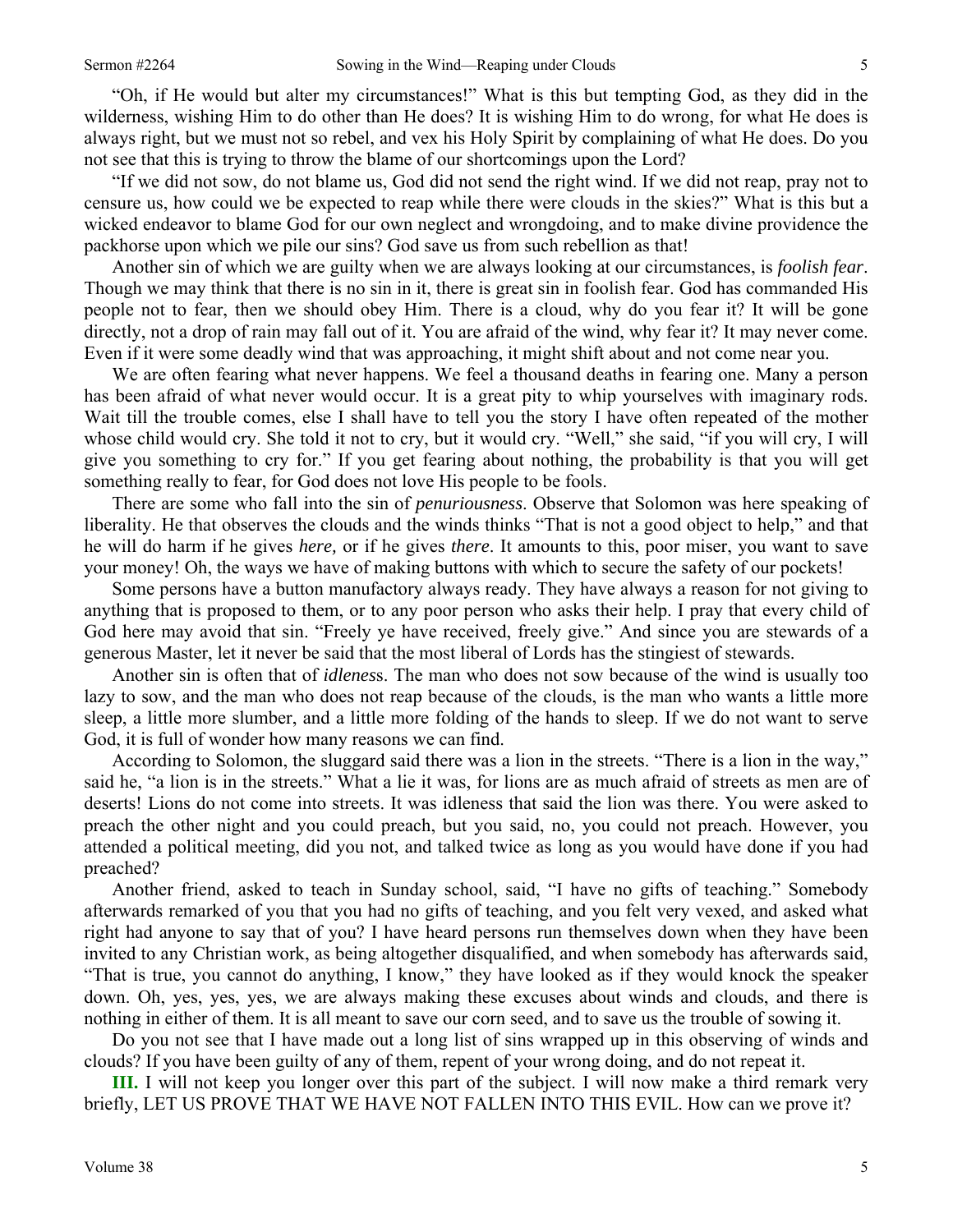Let us prove it first, *by sowing in the most unlikely places*. What says Solomon? "Cast thy bread upon the waters: for thou shalt find it after many days." Go, my brothers and sisters, and find the most unlikely people, and begin to work for God with them. Now try if you can, to pick out the worst street in your neighborhood, and visit from house to house, and if there is a man or woman more given up than another, make that person the object of your prayers and of your holy endeavors. Cast your bread upon the waters, then it will be seen that you are trusting God, not trusting the soil, nor trusting the seed.

Next, prove it *by doing good to a great many*. "Give a portion to seven, and also to eight." Talk of Christ to everybody you meet with. If God has not blessed you to one, try another, and if He has blessed you to one, try two others, and if He has blessed you to two others, try four others, and always keep on enlarging your seed plot as your harvest comes in. If you are doing much, it will be shown that you are not regarding the winds and the clouds.

Further, prove that you are not regarding winds and clouds *by wisely learning from the clouds*  another lesson than the one they seem made to teach. Learn this lesson, "If the clouds be full of rain, they empty themselves upon the earth," and say to yourself, "If God has made me full of His grace, I will go and pour it out to others. I know the joy of being saved, if I have had fellowship with Him, I will make a point of being more industrious than ever, because God has been unusually gracious to me. My fullness shall be helpful to others. I will empty myself for the good of others, even as the clouds pour down the rain upon the earth."

Then, beloved, prove it still *by not wanting to know how God will work*. There is that great mystery of birth, how the human soul comes to inhabit the body of the child, and how the child is fashioned. You know nothing about it, and you cannot know. Therefore do not look about you to see what you cannot understand, and pry into what is concealed from you. Go out and work, go out and preach, go out and instruct others. Go out to seek to win souls. Thus shalt thou prove, in very truth, that thou art not dependent upon surroundings and circumstances.

Again, dear friend, prove this *by consistent diligence*. "In the morning sow thy seed, and in the evening withhold not thine hand." "Be instant in season, out of season." I had a friend who had learned the way to put a peculiar meaning upon that passage of Scripture, "Let not thy right hand know what thy left hand doeth." He thought that the best way was to have money in both pockets, put one hand into each pocket, and then put both hands on the collection plate. I never objected to his interpretation of the passage.

Now, the way to serve Christ is to do all you possibly can, and then as much more. "No," say you, "that cannot be." I do not know that it cannot be. I found that the best thing I ever did was a thing I could not do. What I could do well, that was my own, but what I could not do, but still did, in the name and strength of the Eternal JEHOVAH, was the best thing I had done. Beloved, sow in the morning, sow in the evening, sow at night, sow all day long, for you can never tell what God will bless, but by this constant sowing you will prove to demonstration that you are not observing the winds, nor regarding the clouds.

**IV.** I now come to my concluding observation, LET US KEEP THIS EVIL OUT OF OUR HEARTS AS WELL AS OUT OF OUR WORK.

And first, *let us give no heed to the winds and clouds of doctrine* that are everywhere about us now. Blow, blow, ye stormy winds, but you shall not move me. Clouds of hypotheses and inventions, come up with you, as many as you please, till you darken all the sky, but I will not fear you. Such clouds have come before and have disappeared, and these will disappear too.

If you sit down and think of men's inventions of error, and their novel doctrines, and how the churches have been bewitched by them, you will get into such a state of mind that you will neither sow nor reap. Just forget them. Give yourself to your holy service as if there were no winds and no clouds, and God will give you such comfort in your soul that you will rejoice before Him, and be confident in His truth.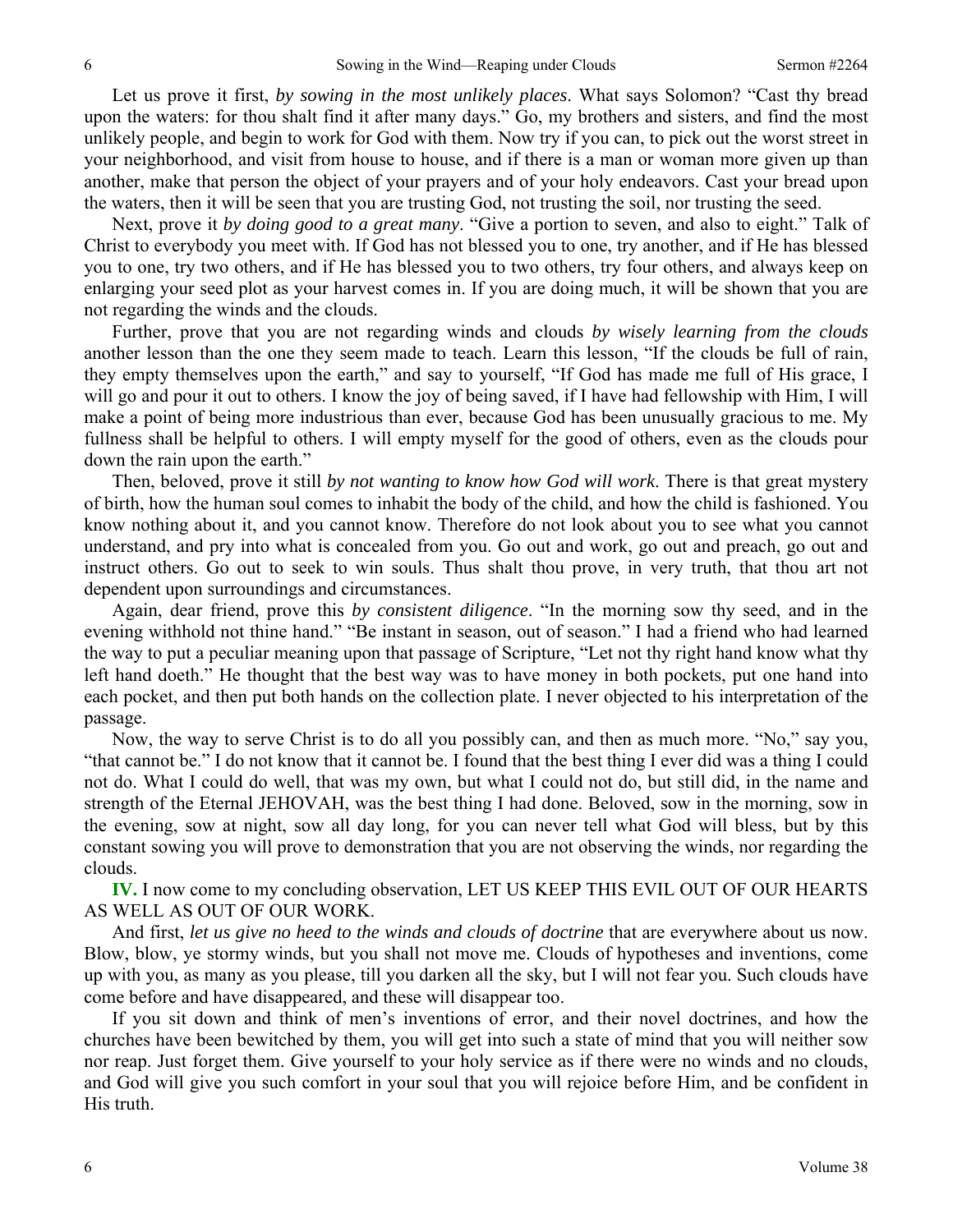And then next, *let us not lose hope because of doubts and temptations*. When the clouds and the winds get into your heart, when you do not feel as you used to feel, when you have not that joy and elasticity of spirit you once had, when your ardor seems a little damped and even your faith begins to hesitate a little, go to God all the same. Trust Him still.

> *"And when thine eye of faith grows dim, Still hold to Jesus, sink or swim; Still at His footstool bow the knee, And Israel's God thy strength shall be."*

Do not go up and down like the mercury in the weather glass, but know what you know, and believe what you believe. Hold to it, and may God keep you in one mind, so that none can turn you, for if not, if you begin to notice these things, you will neither sow nor reap.

Lastly, *let us follow the Lord's mind, come what will*. In a word, set your face like a flint, to serve God by the maintenance of His truth, by your holy life, by the savor of your Christian character, and that being done, defy earth and hell. If there were a crowd of devils between you and Christ, kick a lane through them by holy faith. They will fly before you. If you have but the courage to make an advance, they cannot stop you. You shall make a clear gangway through legions of them. Only be strong, and of good courage, and do not regard even the clouds from hell, or blasts from the infernal pit, but go straight on in the path of right, and God being with you, you shall sow and you shall reap unto His eternal glory.

Will some poor sinner here tonight, whether he sinks or swims, trust Christ? Come, if you feel less inclined tonight to hope, than ever you did before. Have hope even now, hope against hope, believe against belief. Cast yourself on Christ, even though He may seem to stand with a drawn sword in His hand to run you through, trust even an angry Christ. Though your sins have grieved Him, come and trust Him. Do not stop for winds to blow over, or clouds to burst. Just as you are, without one trace of anything that is good about you, come and trust Christ as your Savior, and you are saved. God give you grace to do so, for Jesus' sake! Amen.

#### **EXPOSITION BY C. H. SPURGEON**

#### *ECCLESIASTES 11-12*

### **Ecclesiastes Chapter 11. Verse 1.** *Cast thy bread upon the waters: for thou shalt find it after many days.*

Hoard not your bread, for if you do, it will mildew, it will be of no use to you. Cast it on the waters, scatter it abroad, give it to unworthy men if need be. Some here have seen an allusion to the casting of seed into the Nile when it overflowed its banks. When the waters subsided, the corn would grow and be gathered in "after many days."

**2.** *Give a portion to seven,—* 

And if that be a perfect number, give beyond it.

**2.** *And also to eight;* 

Give to more than you can afford to give to. Help some who are doubtful, some who are outside of the perfect number, and give them a portion, a fair portion. Our Savior went beyond Solomon, for He said, "Give to every man that asketh of thee."

**2.** *For thou knowest not what evil shall be upon the earth.* 

You know not what need there may be of your help, nor what need may come to you, and how you yourself may be helped by those whom you help now.

**3.** *If the clouds be full of rain, they empty themselves upon the earth:*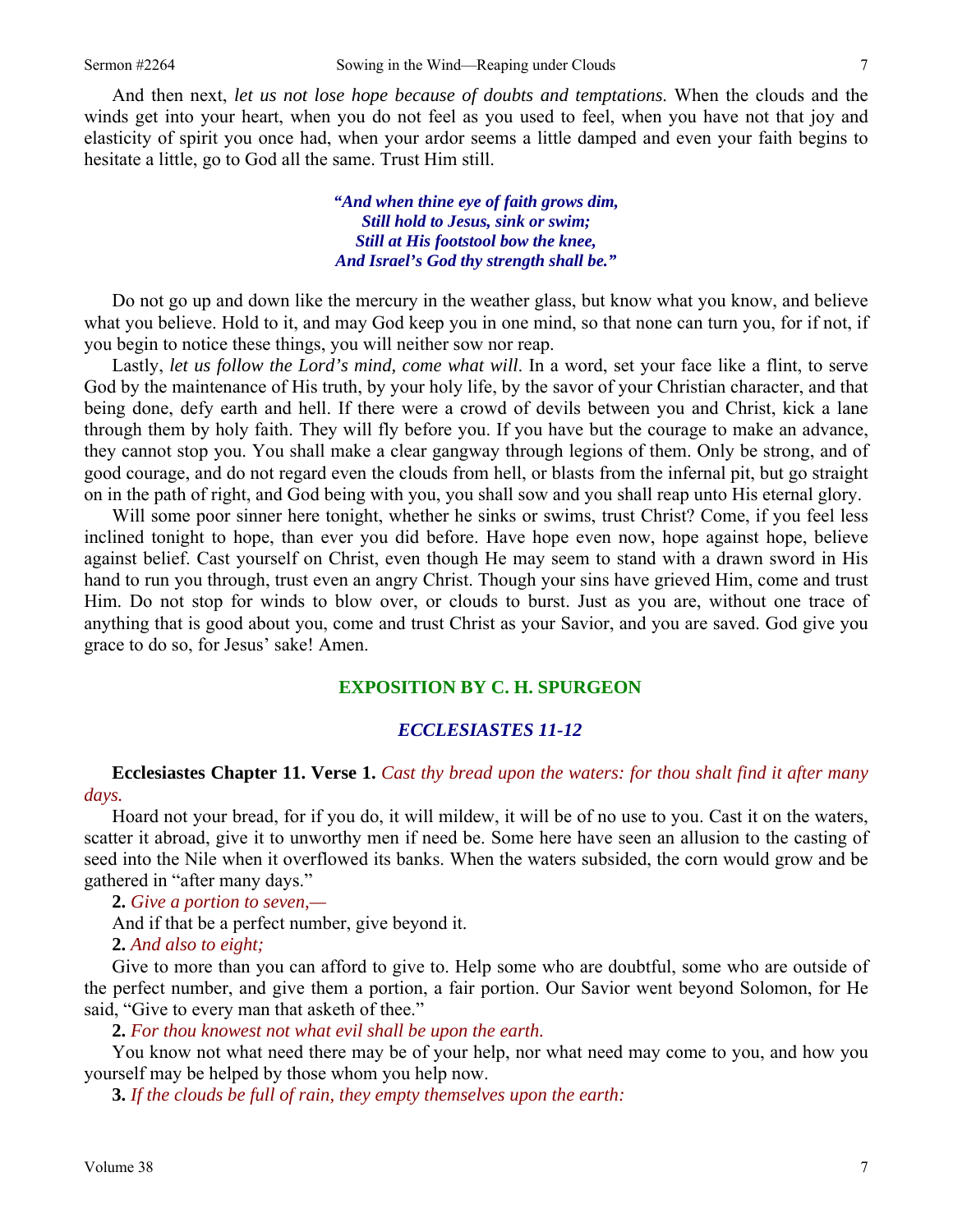Some men, the fuller they get, the harder they get, but the clouds are only full that they may empty themselves. Blessed is that steward of God who gets that he may give. "If the clouds be full of rain, they empty themselves upon the earth."

**3.** *And if the tree fall toward the south, or toward the north, in the place where the tree falleth, there it shall be.* 

The tree falls the way it is inclined, but when it has fallen, there it must be. God grant that you and I may fall the right way when the axe of death hews us down! Which way are we inclined?

**4-5.** *He that observeth the wind shall not sow; and he that regardeth the clouds shall not reap. As thou knowest not what is the way of the Spirit, nor how the bones do grow in the womb of her that is with child: even so thou knowest not the works of God who maketh all.*

There are great mysteries which we can never comprehend. God alone knows how the soul comes into the body, or even how the body is fashioned. This must remain with Him. We do not know how sinners are regenerated. We know not how the Spirit of God works upon the mind of man, and transforms the sinner into a saint. We do not know.

There are some who know too much already. I have not half the desire to know that I have to believe and to love. Oh, that we loved God more, and trusted God more! We might then get to heaven if we knew even less than we do.

**6.** *In the morning sow thy seed, and in the evening withhold not thine hand: for thou knowest not whether shall prosper, either this or that, or whether they both shall be alike good.* 

You cannot make the Gospel enter into men's hearts. You cannot tell how it does enter and change them. The Spirit of God does that, but your duty is to go on telling it out. Go on spreading abroad the knowledge of Christ, in the morning, and in the evening, and all day long, scatter the good seed of the kingdom. You have nothing to do with the result of your sowing, that remains with the Lord. That which you sow in the morning may prosper, or the seed that you scatter in the evening, possibly God will bless both. You are to keep on sowing, whether you reap or not.

**7-8.** *Truly the light is sweet, and a pleasant thing it is for the eyes to behold the sun: but if a man live many years, and rejoice in them all; yet let him remember the days of darkness; for they shall be many. All that cometh is vanity.* 

Take Christ away and this is a truthful estimate of human life. Put Christ into the question and Solomon does not hit the mark at all. If we have Christ with us, whether the days are light or dark, we walk in the light, and our soul is happy and glad, but apart from Christ, the estimate of life which is given here is an exactly accurate one—a little brightness and long darkness, a flash and then midnight.

God save you from living a merely natural life! May you rise to the supernatural! May you get out of the lower life of the mere animal into the higher life of the regenerated soul! If the life of God be in you, then you shall go from strength to strength, like the sun that shines unto the perfect day.

**9.** *Rejoice, O young man, in thy youth; and let thy heart cheer thee in the days of thy youth, and walk in the ways of thine heart, and in the sight of thine eyes: but know thou, that for all these things God will bring thee into judgment.* 

Young man, will you dare then, to follow your passions, and the devices of your own heart, with this at the back, "God will bring thee into judgement"? Oh no, the advice of Solomon apparently so evil, is answered by warning at the end, which is also true,—

**10.** *Therefore remove sorrow from thy heart, and put away evil from thy flesh: for childhood and youth are vanity.* 

"Remove sorrow," or rather, anger, ambition, or anything else that would cause sorrow, "from thy heart; and put away evil from thy flesh." Let not your fleshly nature rule you, you are in the period when flesh is strong towards evil, when "vanity" is the ruin of many.

**Ecclesiastes Chapter 12. Verse 1.** *Remember now thy Creator in the days of thy youth.*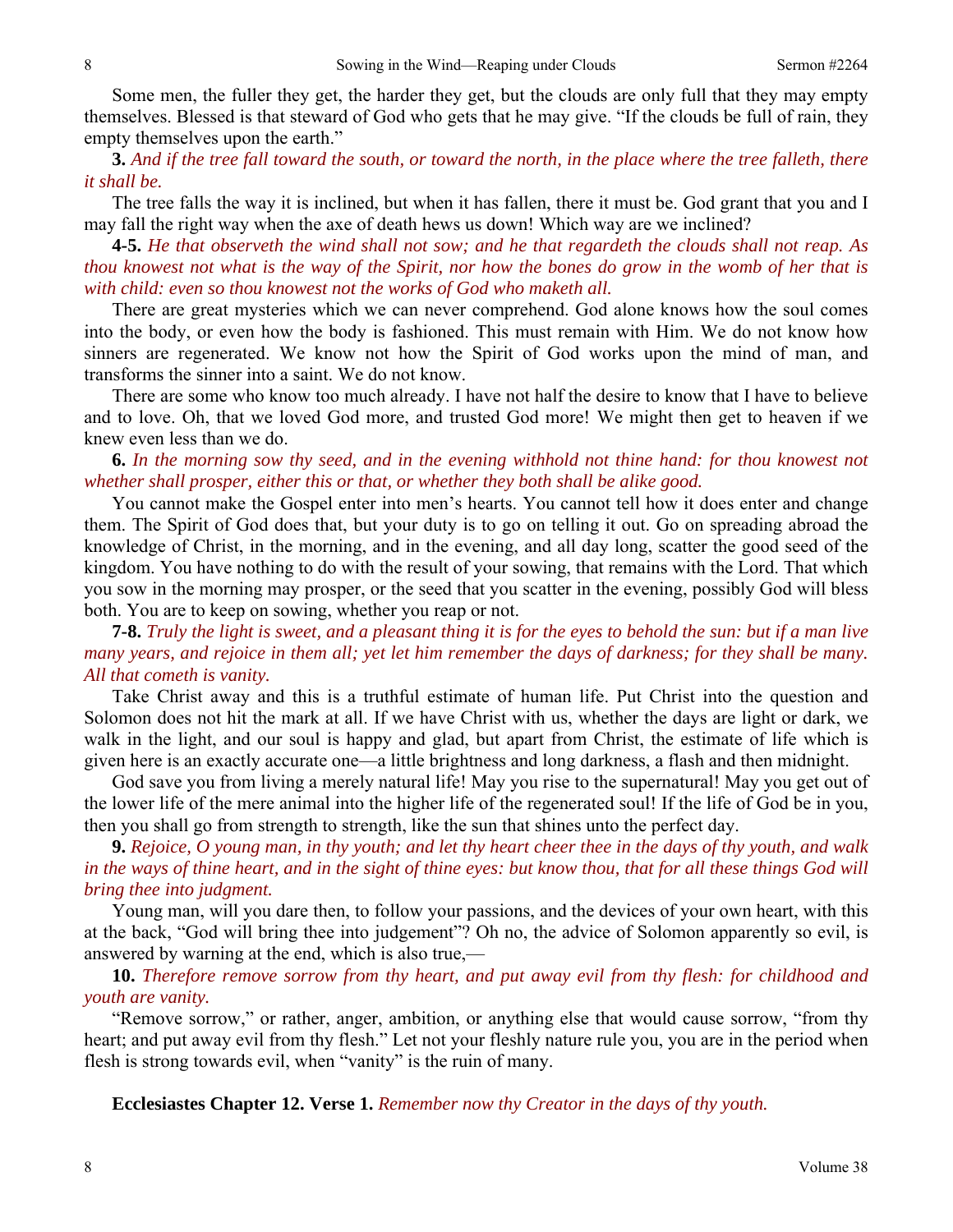Now we get on solid ground. There is an irony in the advice, "Rejoice, O young man, in thy youth; and let thy heart cheer thee in the days of thy youth, and walk in the ways of thine heart, and in the sight of thine eyes." There is no irony here, there is solid, sound advice, "Remember now thy Creator in the days of thy youth." May every young man take this advice, and carry it out!

**1-3.** *While the evil days come not, nor the years draw nigh, when thou shalt say, I have no pleasure in them; while the sun, or the light, or the moon, or the stars, be not darkened, nor the clouds return after the rain: in the day when the keepers of the house shall tremble,—* 

These arms and hands of ours shake by reason of weakness.

**3.** *And the strong men shall bow themselves,—* 

These limbs, these legs of ours, begin to bend under the weight they have to support.

**3.** *And the grinders cease because they are few,—* 

The teeth are gone.

**3.** *And those that look out of the windows be darkened.* 

The eyesight begins to fail.

**4.** *And the doors shall be shut in the streets, when the sound of the grinding is low, and he shall rise up at the voice of the bird, and all the daughters of musick shall be brought low;* 

The old man sleeps very lightly, anything awakens him. He hides away from public business. The doors are shut in the streets.

**5.** *Also when they shall be afraid of that which is high, and fears shall be in the way,—* 

There is none of the courage of youth. Daring is gone, prudence, not to say cowardice, sits on the throne.

**5.** *And the almond tree shall flourish.* 

The hair is white and grey, like the early peach or almond tree in the beginning of the year.

**5.** *And the grasshopper shall be a burden,—* 

A little trouble weighs the old man down. He has no energy now. The grasshopper is a burden.

**5-6.** *And desire shall fail: because man goeth to his long home, and the mourners go about the streets; or ever the silver cord be loosed, or the golden bowl is broken,—* 

Before the spinal cord is broken, or the skull becomes emptied of the living inhabitants.

**6.** *Or the pitcher be broken at the fountain, or the wheel broken at the cistern.* 

The circulation of the blood begins to fail, the heart grows weak, it will soon stop. The man's career is nearly over.

**7.** *Then shall the dust return to the earth as it was: and the spirit shall return unto God who gave it.* 

This will happen to us all, either to return to dust or else to return to God. Whether we die, and return to dust, or live until the coming of Christ, our spirit shall return to God who gave it. May the return be a joyous one for each of us!

**8-11.** *Vanity of vanities, saith the preacher; all is vanity. And moreover, because the preacher was wise, he still taught the people knowledge; yea, he gave good heed, and sought out, and set in order many proverbs. The preacher sought to find out acceptable words: and that which was written was upright, even words of truth. The words of the wise are as goads,—* 

They prick us onward, as the goad does the bullock, when he is trying to stop instead of ploughing in the furrow.

**11.** *And as nails fastened by the masters of assemblies, which are given from one shepherd.* 

The words of the wise are driven home like nails, and clinched. There is one Shepherd who, by means of His servants' words, leads His flock where He would have them go.

**12-13.** *And further, by these, my son, be admonished: of making many books there is no end; and much study is a weariness of the flesh.* 

*Let us hear the conclusion of the whole matter: Fear God, and keep his commandments: for this is the duty of man.*